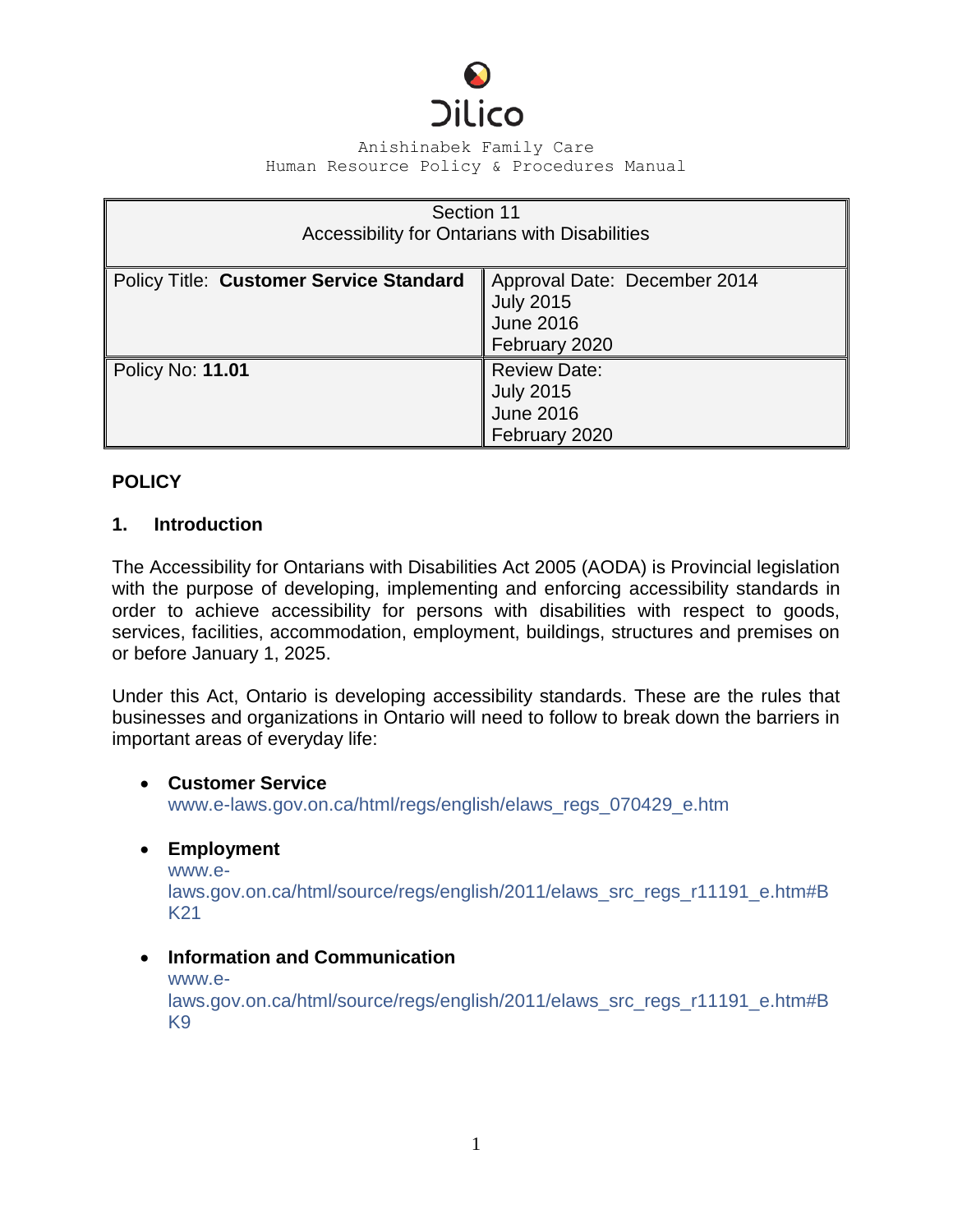

- **Build Environment** (includes buildings and other structures) TBD
- **Transportation** Not applicable to Dilico as per legislative definition

### **2. Purpose**

This policy and its procedures address the accessibility requirements of the Ontario Regulation 429/07 *Accessibility Standards for Customer Services* under AODA to address the following:

- the provision of goods and services to persons with disabilities;
- the use of assistive devices by persons with disabilities;
- the use of service animals by persons with disabilities;
- the use of support persons by persons with disabilities;
- notice of temporary disruptions in services and facilities;
- training of this Standard to all Dilico employees, volunteers and students who have public interaction;
- client feedback regarding the provision of goods and services to persons with disabilities; and
- notice of availability and format of documents.

## **3. Statement of Commitment**

Dilico embraces a holistic approach in the delivery of its services and is committed to treating all people in a way that allows them to maintain their dignity and independence while complimenting the strengths, values and traditions of Anishinabek children, families and communities. We believe in integration and equal opportunity. We are committed to meeting the needs of people with disabilities in a timely manner and will do so by preventing and removing barriers to accessibility and meeting accessibility requirements in accordance with obligations under AODA.

Dilico will make every reasonable effort to ensure its policies and procedures are consistent with the following principles:

- Dignity and respect
- Independence
- Integration
- Equal opportunity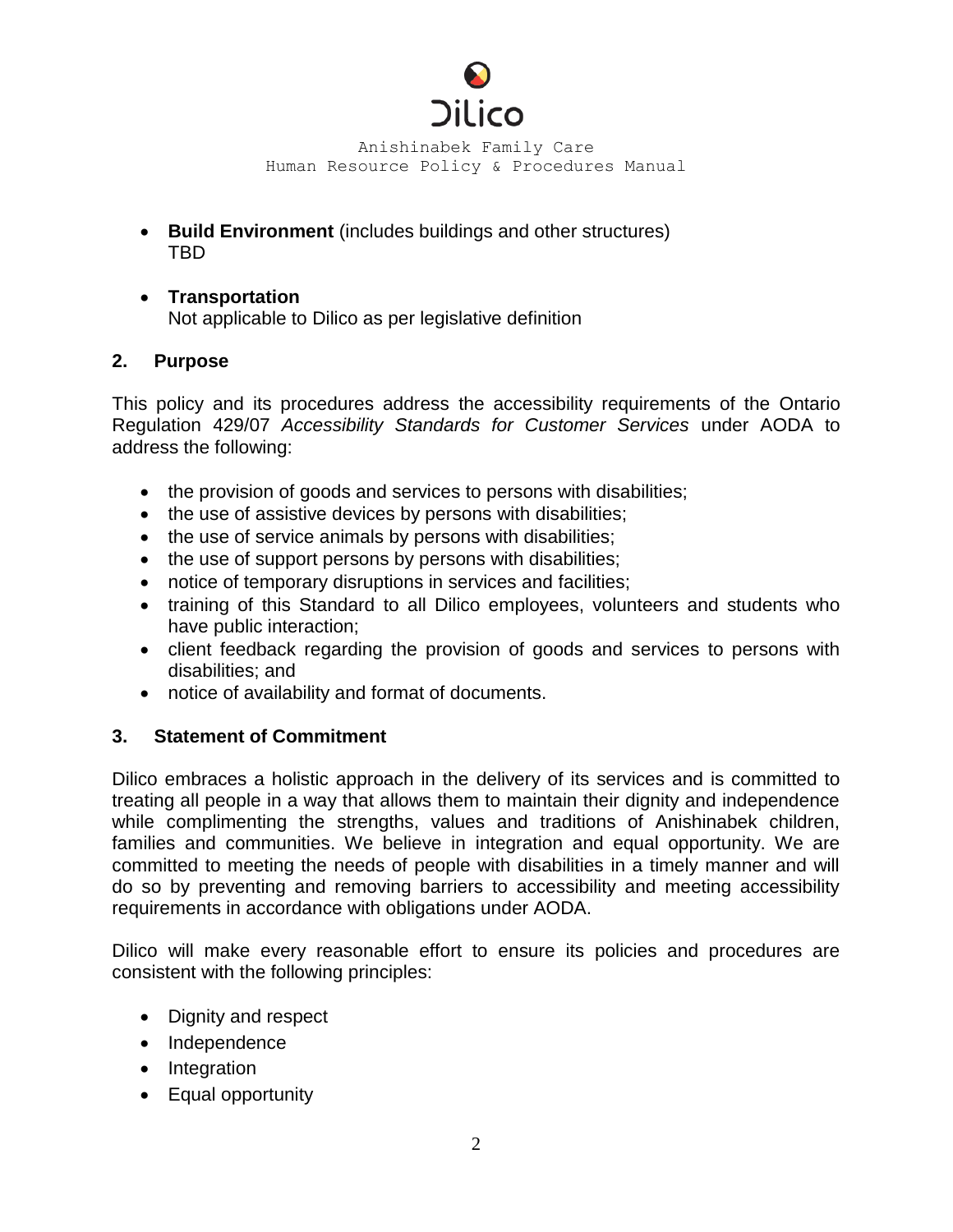

#### **4. Scope**

This policy applies to all employees, volunteers and students who interact with the public on behalf of Dilico.

### **PROCEDURES**

### **1. Definitions**

Accessible – customer service is provided in a manner that is capable of being easily understood or appreciated; easy to get at; capable of being reached or entered; obtainable

Accessible Formats – formats that are an alternative to standard print and are accessible to people with disabilities. Accessible formats may include large print, Braille and audio/electronic formats such as DVDs and compact discs.

Assistive Devices – are auxiliary aids used to replace, compensate for, or improve the functional abilities of people with disabilities such as communication aids, cognitive aids, personal mobility aids and medical aids. Examples are canes, crutches, wheelchairs, hearing aids, etc.

Barrier – are obstacles that limit access and prevent people with disabilities from fully participating in society. Most barriers are not intentional. Barriers usually arise because the needs of people with disabilities are not considered from the beginning.

Attitudinal – may result in people with disabilities being treated differently than people without disabilities.

Informational and Communication – arise when a person with a disability cannot easily receive and/or understand information that is available to others.

Technological – occur when technology or the way it is used does not meet the needs of people with disabilities.

Systemic – in policies, practices and procedures which result in people with disabilities being treated differently than others or sometimes excluded all together.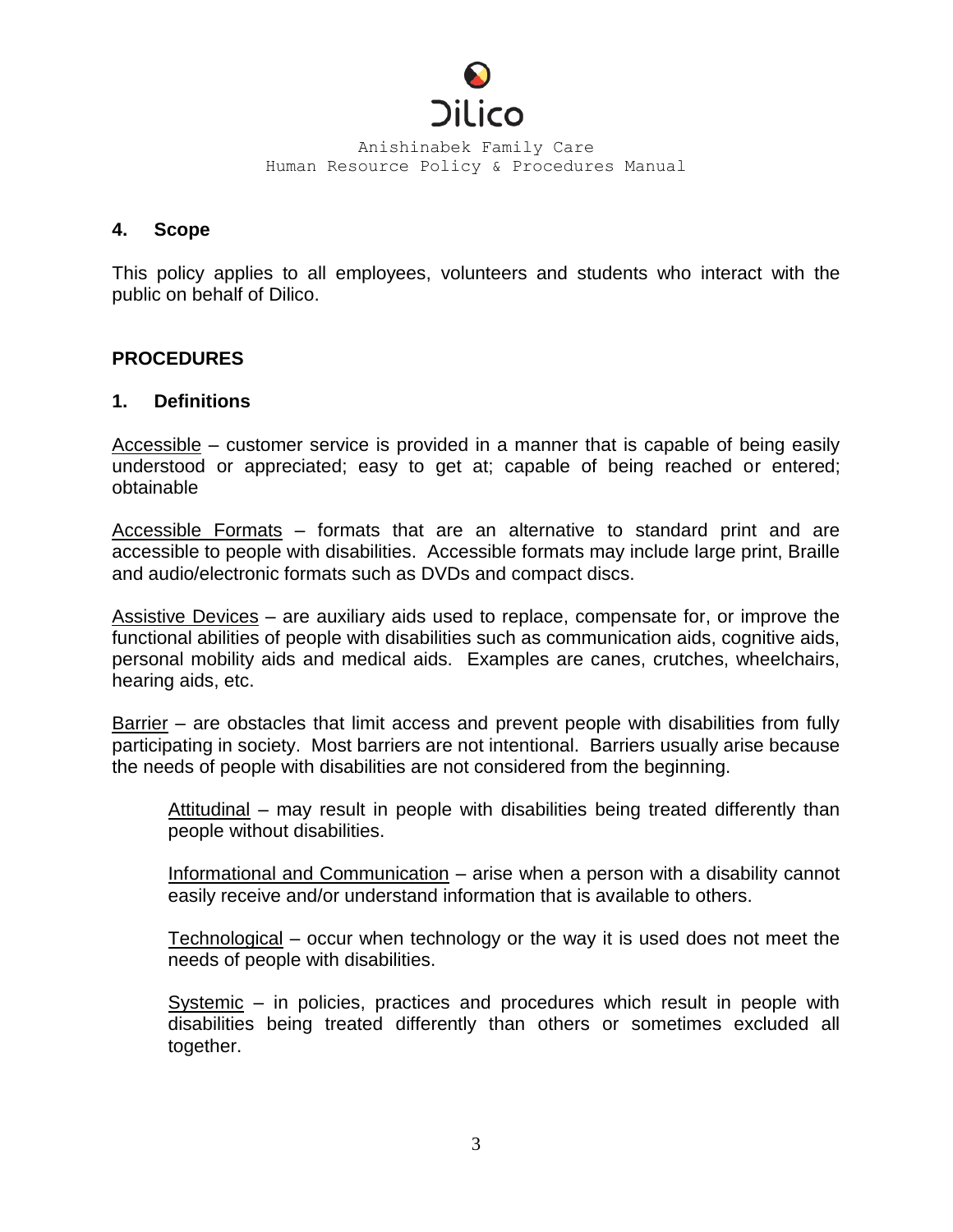

Physical and Architectural – in the environment and prevent access for people with disabilities.

Disability – as per the Ontario Human Rights Code means:

- a) Any degree of physical disability, infirmity, malformation or disfigurement that is caused by bodily injury, birth defect or illness and, without limiting the generality of the foregoing, includes diabetes mellitus, epilepsy, a brain injury, any degree of paralysis, amputation, lack of physical coordination, blindness or visual impediment, deafness or hearing impairment, muteness or speech impediment, or physical reliance on a guide dog or other animal or on a wheelchair or other remedial appliance or device;
- b) A condition of mental impairment or developmental disability;
- c) A learning disability or a dysfunction in one or more of the processes involved in understanding or using symbols or spoken language;
- d) A mental disorder or;
- e) An injury or disability for which benefits were claimed or received under the insurance plan established under the Workplace Safety and Insurance Act.

Persons with Disabilities – are individuals who have a disability as defined under the Ontario Human Rights Code.

Service Animals – are animals individually trained to do work or perform tasks for the benefit of a person with a disability.

Support Persons – are any persons, whether a paid profession, volunteer, family member, or friend, who accompany a person with a disability in order to help with communications, personal care or medical needs, or with access to goods and services.

#### **2. Communication and Assistive Devices**

Dilico is committed to communicate with persons with disabilities in a respectful manner that takes into account their disability.

- The use of personal assistive devices to obtain, use or benefit from our services is encouraged.
- Contact may be made via telephone, TTY services, assistive devices, email, and other forms of written communication.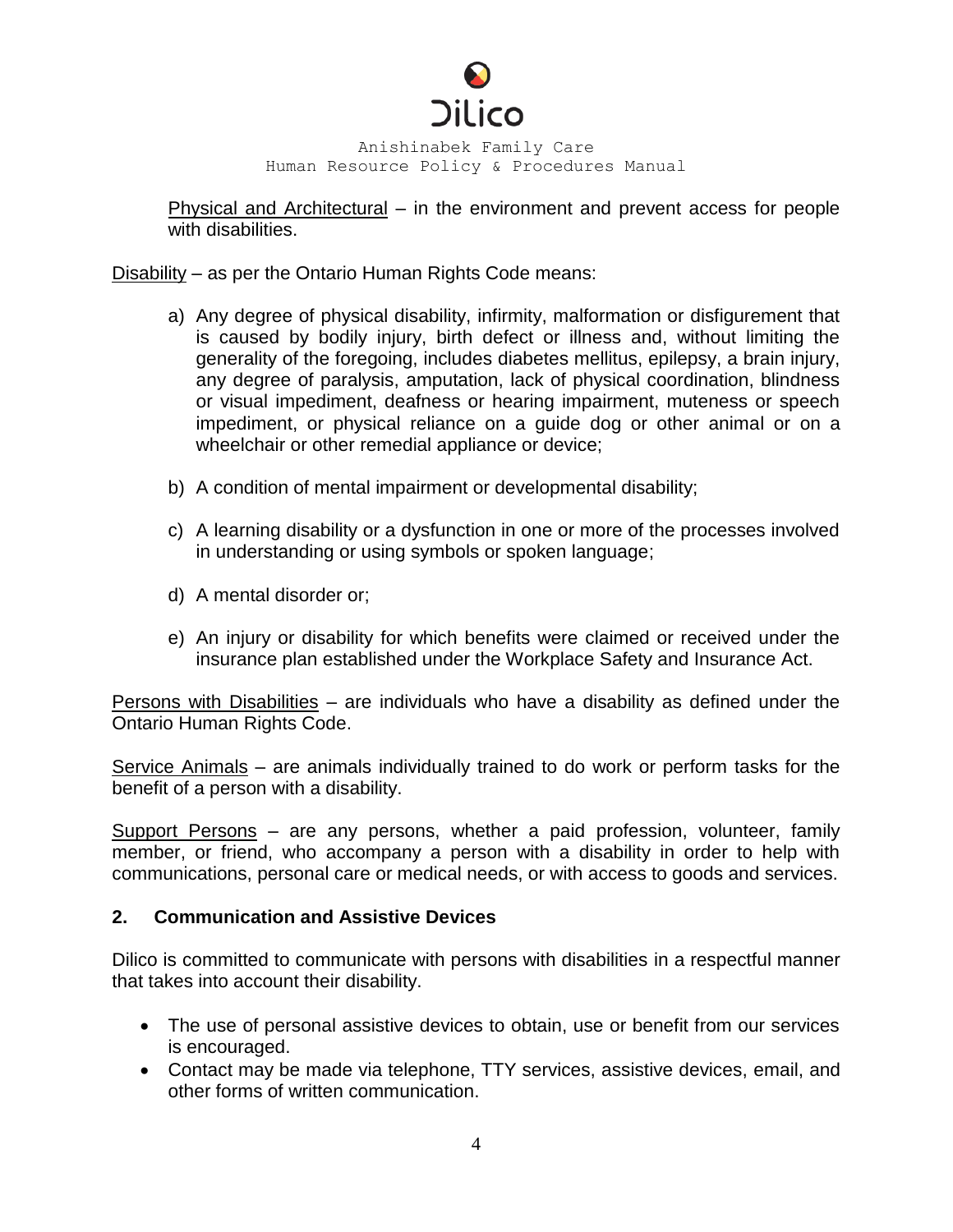

 Staff who deal with clients will be trained on how to interact and communicate with people with various types of disabilities, recognizing that different types of disabilities will require different forms of communication.

## **3. Service Animals**

Dilico welcomes persons with disabilities who are accompanied by a service animal on the parts of our Agency that are open to the public and other third parties, except where excluded by law, i.e. where food is prepared, handled, served or stored.

- If the service animal is excluded due to its breed, i.e. pit bull terrier under *Ontario Dog Owner's Liability Act*, Dilico will ensure other measures are available to enable the person with a disability to obtain, use, or benefit from our services;
- The service animal's care and supervision while on Dilico property is the sole responsibility of animal's handler.
- Staff who deal with clients will be trained on proper interaction to avoid touching or addressing the service animal – the service animal is working and has to pay attention at all times to its handler.
- Not all service animals wear special collars or harnesses and staff are to request documentation from a regulated health professional to confirm that the person needs the service animal for reasons relating to their disability...

# **4. Support Persons**

Dilico welcomes persons with disabilities who are accompanied by a support person on the parts of our Agency that are open to the public and other third parties.

- A person with a disability will not be prevented from having access to a support person. In certain cases, Dilico might require a person with a disability to be accompanied by a support person for health and safety reasons.
	- o Before making a decision, Dilico must consult with the person with a disability to understand their needs; consider health and safety reasons based on available evidence; and determine if there is no other way to protect the health and safety of the person or others on its premises.
- Confidential information may be discussed in the presence of a support person and as a result, Dilico will require signed consents regarding disclosure of information. If a different support person is used for subsequent meetings, a new signed consent will be required.

Fees will not be charged for the support person. Authorization for expenditure for any costs associated with a support person required by Dilico must be secured in advance.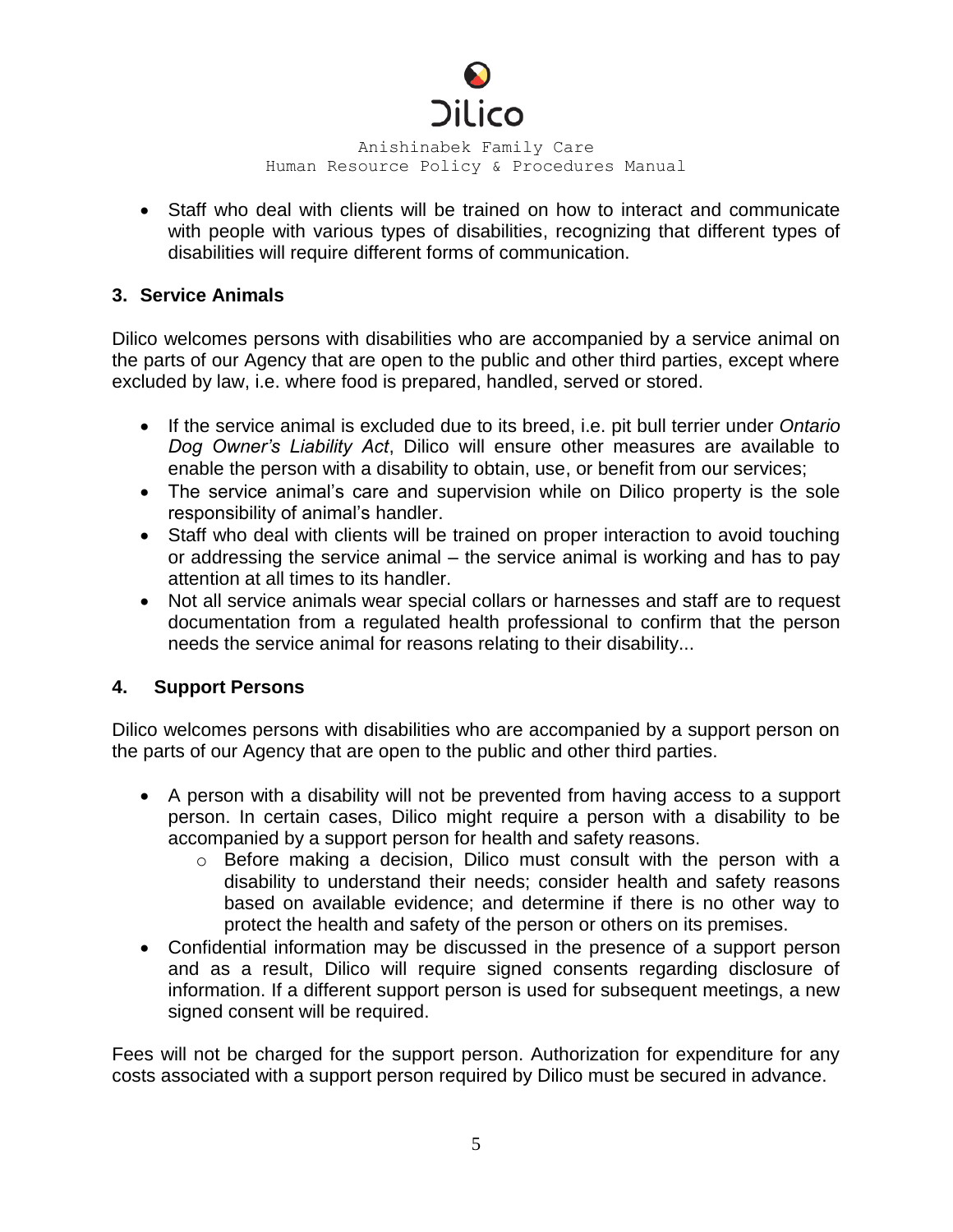

# **5. Notice of Temporary Disruption**

Dilico will provide clients with notice if there is a planned or unexpected disruption in the facilities or services usually used by people with disabilities. This notice will include information about the reason for the disruption, its anticipated duration and a description of alternative facilities or services, if available.

Where appropriate, this notice will be placed at all public entrances and/or on our website at [www.dilico.com](http://www.dilico.com/)

# **6. Training**

Dilico will provide training to employees on Ontario's accessibility laws and on the Human Right's Code as it relates to people with disabilities.

- Training will be provided in a way that best suits the duties of the employees.
- All new employees will be trained during their initial Human Resource orientation via online AODA training module.
- Training will be provided on an ongoing basis when changes are made to these policies, practices and procedures.
- A record of training will be kept for administration purposes. The record will include dates and names of who received the training.

The content of the training will include, but is not limited to the following:

- a) a review of the purposes of the AODA;
- b) a review of the requirements of the Customer Service Standard (Ont. Reg. 429/07);
- c) instruction on how to interact and communicate with people with disabilities, recognizing that different types of disabilities will require different forms of communication;
- d) instruction on how to interact with people with disabilities who require the assistance of assistive devices, service animals and/or support persons;
- e) instruction on how to use equipment or assistive devices available at Dilico;
- f) what to do if a person with a disability is having difficulty accessing Dilico services and/or facilities;
- g) a review of policies and procedures relating to the provision of goods and services to people with disabilities;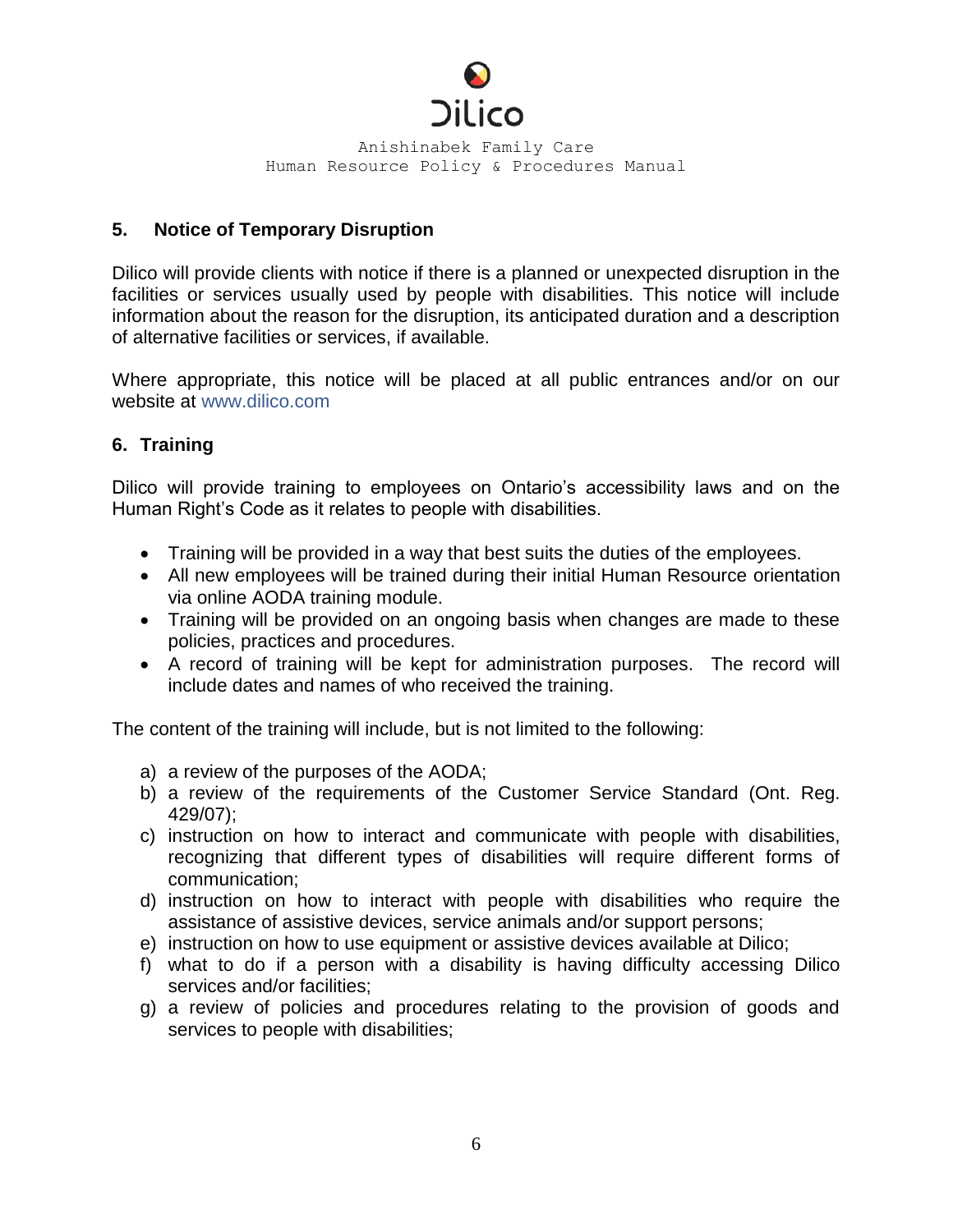

## **7. Feedback**

The ultimate goal of Dilico is to meet and surpass expectations while serving individuals with disabilities. Comments on our services regarding how well those expectations are being met are welcome and appreciated. Dilico will ensure the feedback process is accessible by providing or arranging for accessible formats and communication supports, on request.

Feedback regarding the way Dilico provides services to people with disabilities can be made by email at [www.dilico.com](http://www.dilico.com/) or verbally in person or by telephone at 1-855-623- 8511. All feedback should be directed to the Human Resources Manager or the Director of Finance and Corporate Services. Feedback will be responded to by request within 10 days.

# **8. Modifications to this or Other Policies**

Dilico is committed to treating all people in a way that allows them to maintain their dignity and independence. No changes will be made to this policy before considering the impact on persons with disabilities. Accessibility policies and plans will be reviewed and updated every five years.

## **9. Questions About This Policy**

This policy exists to achieve service excellence to people with disabilities. If anyone has a question about this policy or if the purpose of this policy is not understood, an explanation should be provided by or referred to the Director of Finance and Corporate Services.

## **10. Notice of Availability of Documents**

A copy of this policy is available upon request as well as a copy will be posted on the Dilico website under AODA. This policy will be provided in a format that takes into account the person's disability.